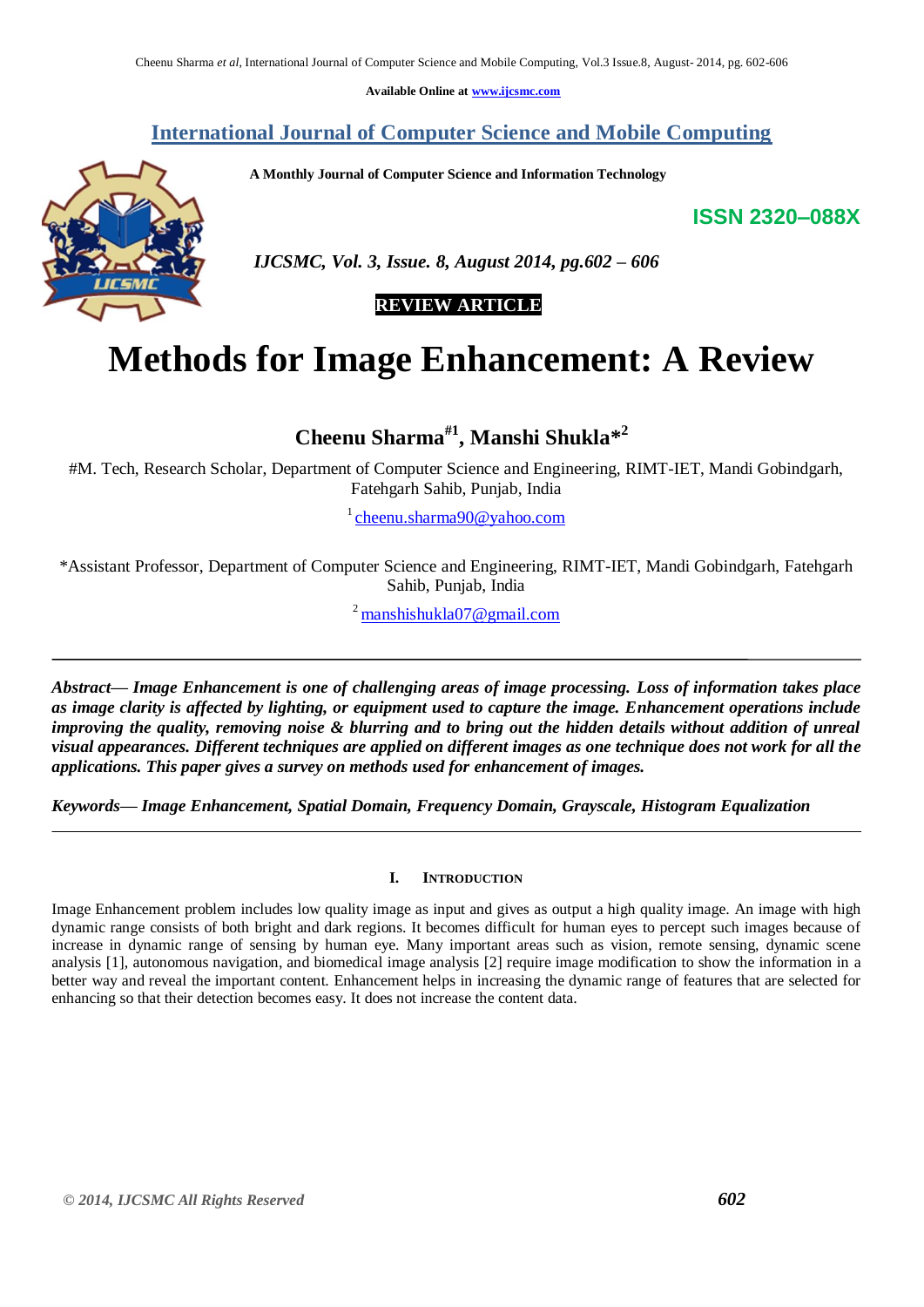Cheenu Sharma *et al*, International Journal of Computer Science and Mobile Computing, Vol.3 Issue.8, August- 2014, pg. 602-606



Fig. 1[3] Diagram showing original and enhanced image

Image enhancement techniques have been divided into two broad categories: Spatial Domain and Frequency domain.

#### **II. METHODS FOR IMAGE ENHANCEMENT**

#### *A. Spatial Domain*

Spatial domain deals with manipulation of pixels and thus improves overall contrast of the entire image. The main advantages of spatial based methods are simple to understand and less complex which favour real time implementations. However as image enhancement is done in a uniform manner it may produce undesirable results and one cannot enhance the edges by selectively choosing them [4]. Other limitation is that it can smoothen even those objects which require accurate details [5]. It comprises of two main categories:

1) *Point Processing operation (Intensity transformation function):* A pixel is chosen and enhancement operation applied on it. Representation is done as follows:

$$
g(x, y) = T[f(x, y)]
$$
 (1)

Where  $f(x, y)$  is input image  $\& g(x, y)$  is the output image,

T is the operator used for transformation.

Intensity transformation consists of controlling the brightness, contrast stretching, thresholding, gamma correction and histogram equalization. Histogram equalization (HE) is one of the basic and popular techniques in spatial domain and works on all types of images [3], which attempts to distribute frequencies on the histogram by spreading out the most frequent intensity values. The Horizontal axis on the histogram represents the intensity values while and vertical axis represents number of pixels of particular intensity. This method works well with images in which foreground and background are either both dark or both are dull.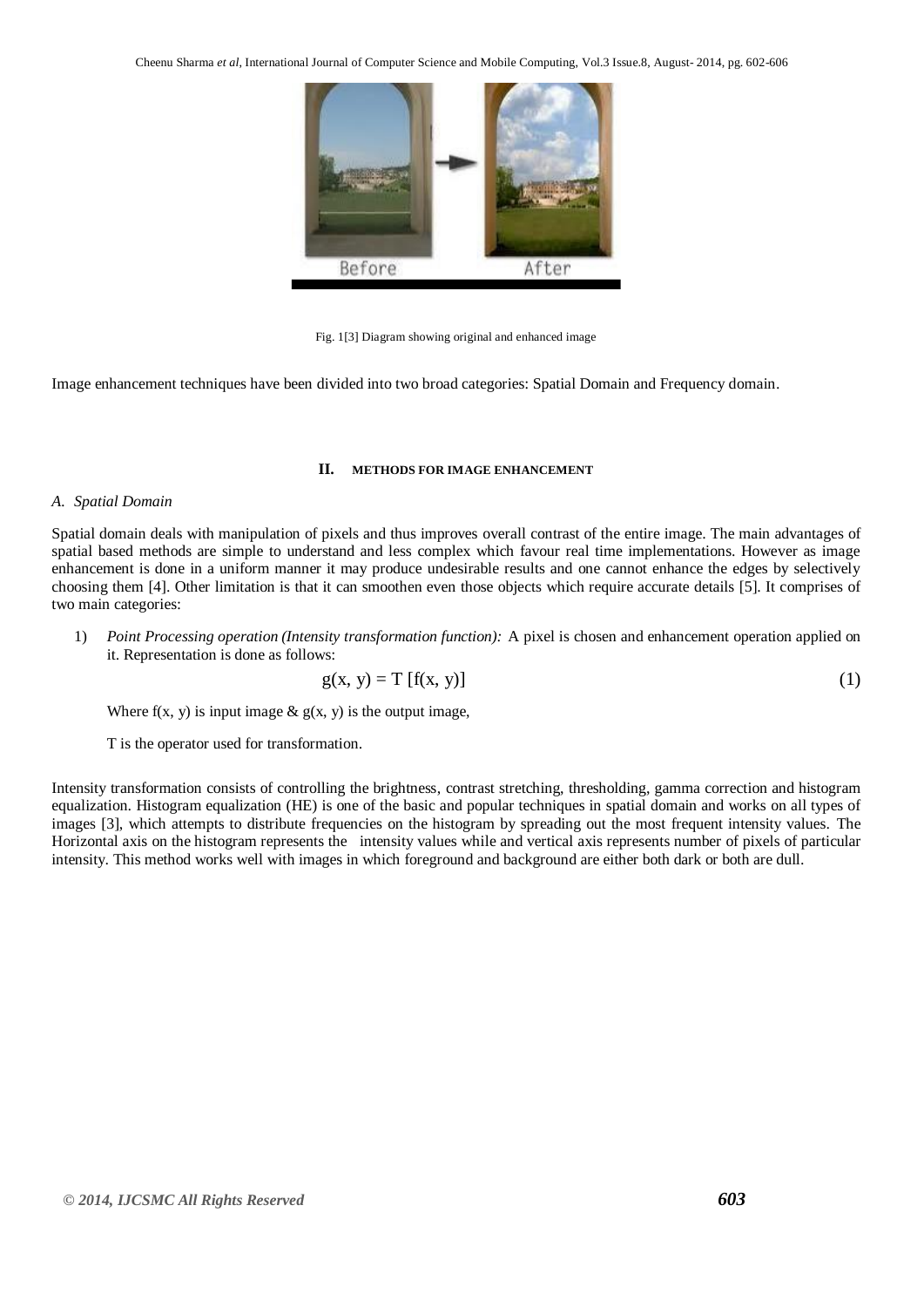



Fig. 3 Histogram of enhanced image

Conventional Histogram equalization technique cause excessive contrast enhancement. In recent years others variations of Histogram equalization have also been developed.

Brightness Preserving Bi-Histogram Equalization (BBHE) [6] separates the image histogram into two parts and is presented by the input mean, which is the average intensity of all pixels that construct the input image and equalization is applied on both the parts independently. Dualistic Sub Image Histogram Equalization (DSIHE) [7] divides the image into two equal area sub images based on gray level probability density function after which equalization takes place and images are recombined. Minimum Mean Brightness Error Bi Histogram Equalization (MMBEBHE) [8] is the extension of BBHE. It breaks the image into two parts by using a threshold level and achieves minimum brightness difference between input and output image. Mean Brightness Preserving Histogram Equalization (MBPHE) combines BBHE, DSIHE, MMBEBHE. In Recursive Mean- Separate Histogram Equalization (RMSHE) [9] instead of decomposing the image into two parts it decomposes it recursively up to the scale p, generating 2p images. Although it leads to improvements but side effects are also observed. In Dynamic Histogram Equalization (DHE) [10] input histogram broken into sub histograms and ensures that there exists no dominating component in them. Equalization is then applied and each sub component occupies a specified gray level range in enhanced image. The main advantage is that it does not produce severe side effects. In Brightness Preserving Dynamic Histogram Equalization (BPDHE) [11] the mean intensity of output image is almost equal to mean intensity of input image thus maintains the mean brightness of the image.

2) *Spatial filterin*g: It works on neighbourhood of every pixel in an image. Operations such as image sharpening, Noise reduction, edge enhancement are performed. In linear filters the output is the weighted sum of input pixels. These filters can be linear or nonlinear. Linear filters are smoothing or low pass filter, sharpening filter or high pass filter, Laplacian filter, Un-sharp masking, High boost filter.

In Non linear filters enhanced image is not linearly related to pixels in the neighbourhood of original image. Nonlinear filters include order statistic filters like Median filter, Max & Min filter.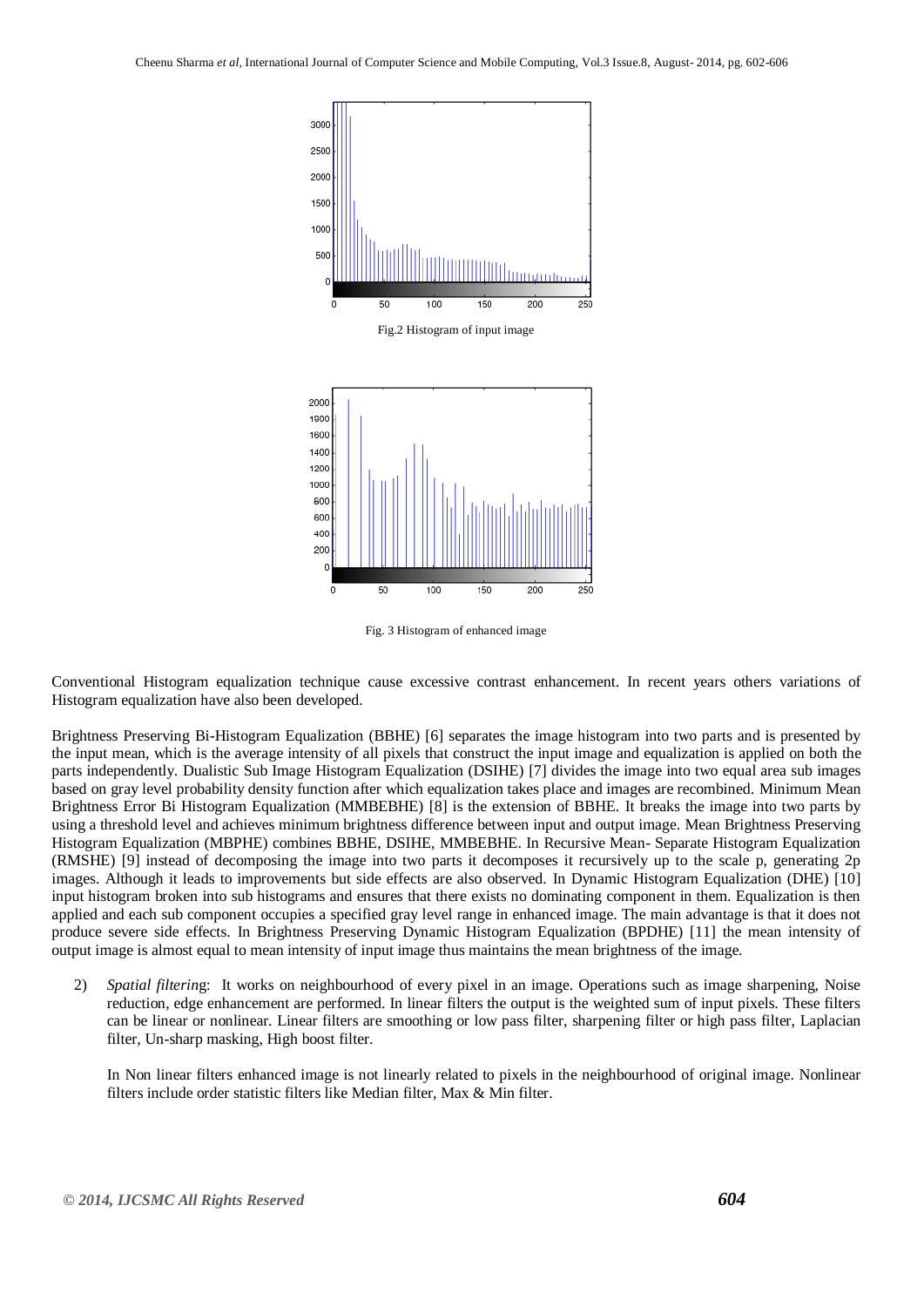

Fig. 4 Spatial Filtering

Spatial domain methods enhance the quality of image but at the same time enhance the noise.

#### *B. Frequency Domain Methods*

It uses a straight forward technique for enhancement. It takes the original image and computes its Fourier transform and multiplication is done by a filter. At the end inverse transform is applied to reach the enhanced image [12]

It is represented as: 
$$
q(x, y) = h(x, y)^* p(x, y)
$$
 (2)

Where q  $(x, y)$  is the processed image,  $p(x, y)$  is the given image and  $h(x, y)$  is the function used for transformation.

Frequency Domain methods include:

- 1) *Low Pass Filtering:* A low pass filter smoothes edges & sharp transitions as the gray levels contribute to the high frequency content of its Fourier transform. Elimination of low frequency components takes place.
- 2) *High Pass Filtering:* It can sharpen edges by downgrading the low frequency components without disturbing the high frequency information.
- 3) *Band-pass filtering:* Here reflectance and illumination components can be filtered independently. It associates the low frequencies of the Fourier transform of the natural log of an image with illumination and high frequencies with reflectance thus it is filtered individually.

However frequency domain does not enhance the image in a uniform manner. Mainly used for enhancing edges.



Fig.5 Diagram showing steps in Frequency Domain Technique

#### **III. CONCLUSIONS**

Enhancement algorithms provide a better view by modifying images. The technique used for enhancement is problem dependent. The extent to which image is enhanced is dependent on the observer .Two categories of enhancement methods are discussed each with their types and advantages. Spatial domain methods improve the overall contrast of images by manipulating the pixels. Frequency domain methods are used to enhance the selected objects mainly the edges.